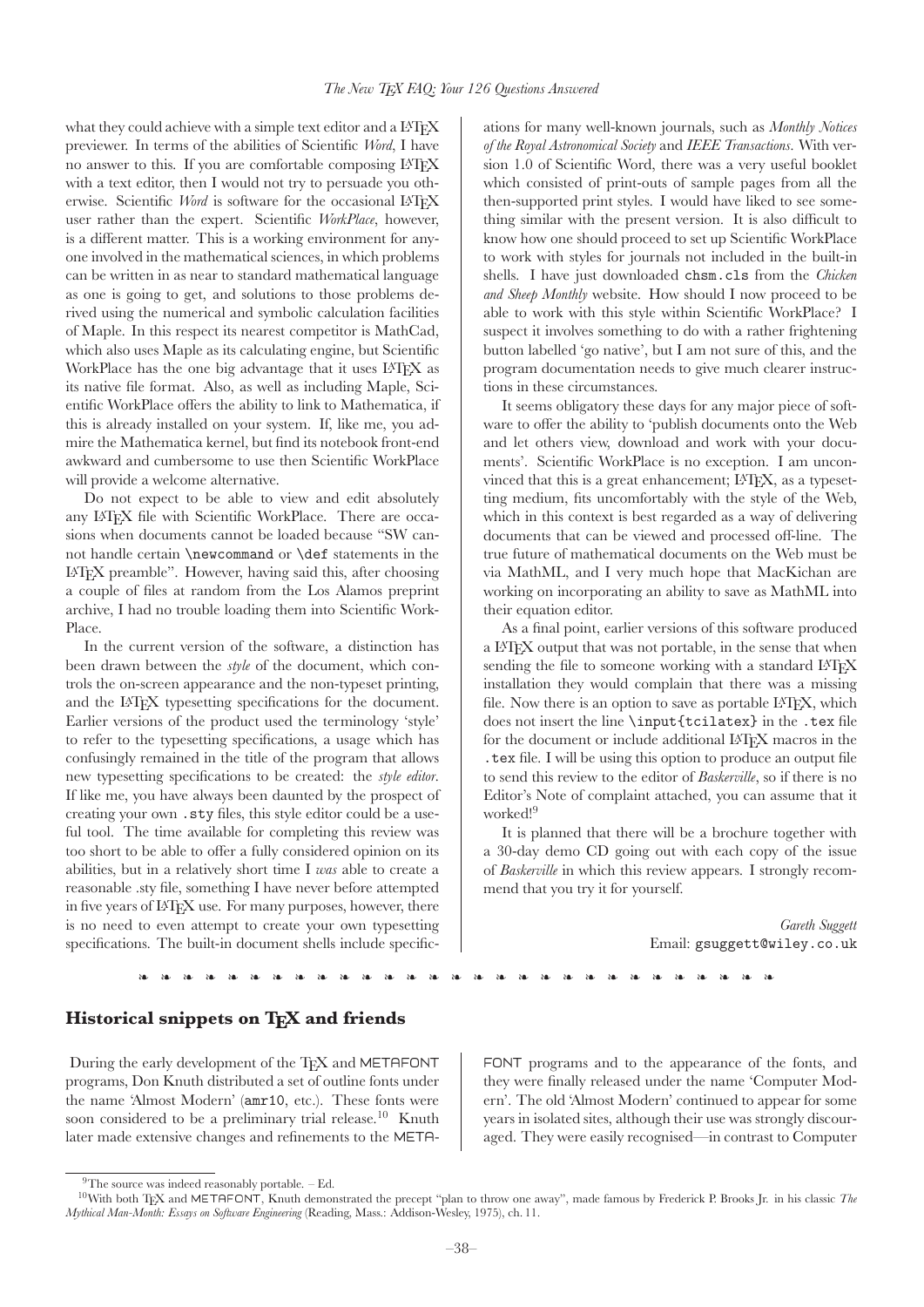Modern—by their smaller counters and heavier, cramped appearance. Some releases of Almost Modern had a telltale signature: a small horizontal stroke protruding from the right notch of lower case 'y', a bit like this: 'y'. The changes made to Almost Modern to produce Computer Modern were largely the result of interaction between Knuth and the type designers Hermann Zapf, Matthew Carter, Richard Southall (who did the Computer Modern sans serif), Neenie Billawalla (who did the CALLIGRAPHIC CAPS), Chuck Bigelow and Chris Holmes.

There was another wrinkle, to do with PK files, and to understand it we need to look back a little further into TFX's history. The very first versions of TFX and METAFONT were rather more device-specific than today's versions. For example, T<sub>EX</sub> sometimes produced output files ready for direct ingestion by particular printers, rather as PdfT<sub>E</sub>X today produces an alternative output format to DVI. Early META-FONT too produced pixel files in the format of particular devices. Some of these early font formats had intriguing features. For example the VNT format fonts contained each character of the font twice: once in the normal orientation, and once rotated by 90◦. This was very useful for jobs such as labelling the axes of graphs. (Remember that PostScript was not yet invented, so there was no obvious way of rotating text.) Later, the 'pixel' or PXL format became METAFONT's standard output. Rotated characters were abandoned, with the proviso that 'there is a separate utility that can read a PXL file and write a rotated version into a new PXL file'.<sup>11</sup> The PXL raster description, containing uncompressed bitmaps, was easy to read, but was also very verbose, and the size of the files grew with the square of the resolution.<sup>12</sup> The Almost Modern fonts, for example, were normally distributed as PXL files. The PXL format had other drawbacks: one was that it could only manage fonts with up to 128 characters, which made it useless for some of the larger fonts created with METAFONT. It was fine for Computer Modern, of course.

Knuth's decision to make METAFONT's output deviceindependent led to the design of the Generic Font (GF) file format, which was the output format of METAFONT when version 1.0 was released in 1984.<sup>13</sup> The GF format is more compact than PXL was, can contain fonts of 256 characters, and has other advantages.

In 1985, however, Tom Rokicki devised the 'packed' or PK format which produced even better compression than the  $GF$  format.<sup>14</sup> The GFtoPK program reduced the font files by about as much as is possible by current file compression techniques.<sup>15</sup> Even dedicated Lempel-Ziv compression programs such as ZIP, compress, and ZOO cannot significantly improve the compression achieved by the PK format. Like the GF format, it allows for fonts of up to 256 characters, and it is also easier for DVI translators to process efficiently. The TFX community settled on the PK format as its standard, and use of the PXL format faded away. Programs were made available that converted to and from each of the different font formats: PXtoPK, PKtoPX, PKtoGF, and so on.<sup>16</sup>

Why hasn't METAFONT been altered to write PK files instead of GF? At least two reasons: GF files can contain META-FONT specials and numspecials, which may not appear in PK files.<sup>17</sup> Such **special**s are used by GFtoDVI, for example, to print labels on proof sheets of fonts.

For a time, TFX users could still come across PXL format fonts. For example, there was a useful program by David Strip and Dimitri Vulis, called HP2PXL, which read Hewlett-Packard soft fonts and generated a TFM that TFX could use. It also converted the soft font bitmaps into PXL format, so that DVI drivers could set type using them.<sup>18</sup>

An ingenious use of HP2PXL was made by an anonymous person in early 1989. S/he used PC Paintbrush to write the letters of the alphabet, in handwriting, creating the file HAND.PCX. Then s/he created an HP softfont, HAND.SFP, from these handwritten letters using a program called PCX2FNT1. Finally, HP2PXL was used to convert HAND.SFP into HAND.PXL and HAND.TFM, which could be used directly in TEX and on a 300 dpi laser printer.<sup>19</sup> However, the wide availability of PXtoPK meant that even these PXL files were usually converted into PK format before use.

It may come as rather a shock to see TEX setting type in handwriting! But the possibilities are intriguing. The quick brown fox jumps over the lazy dog. 0123456789

Dominik Wujastyk

❧ ❧ ❧ ❧ ❧ ❧ ❧ ❧ ❧ ❧ ❧ ❧ ❧ ❧ ❧ ❧ ❧ ❧ ❧ ❧ ❧ ❧ ❧ ❧ ❧ ❧ ❧ ❧ ❧

<sup>&</sup>lt;sup>11</sup>See David Fuchs, 'The format of PXL files' *TUGboat* 2(3) (1981), 10<sup>b</sup>. This utility seems to have sunk without trace.<br><sup>12</sup>See David Fuchs, *ibidem*, 8–12, and *idem*, 'News from the home front', *TUGboat* 2(3) (1981 (word-aligned) with ID byte 1001, the other (byte-aligned) with ID 1002, which was less verbose (ibidem, 10-11). ArborText, for example, distributed the latter type of file for some time.

<sup>&</sup>lt;sup>13</sup>A program by Arthur Samuel called GFtoPXL converted fonts back to the older format, for people whose DVI translators couldn't yet read the new format.<br><sup>14</sup>See Tomas Rokicki, Packed (PK) font file format' *TUGboat* 6(3

<sup>&</sup>lt;sup>17</sup>On METAFONT **special**s, which are not the same as T<sub>E</sub>X \specials, see *The METAFONTbook*, appendix G.<br><sup>18</sup>See *TUGboat* 9(2), (1988), 149.<br><sup>19</sup>All these files and programs were available from the Channel 1 bulletin b